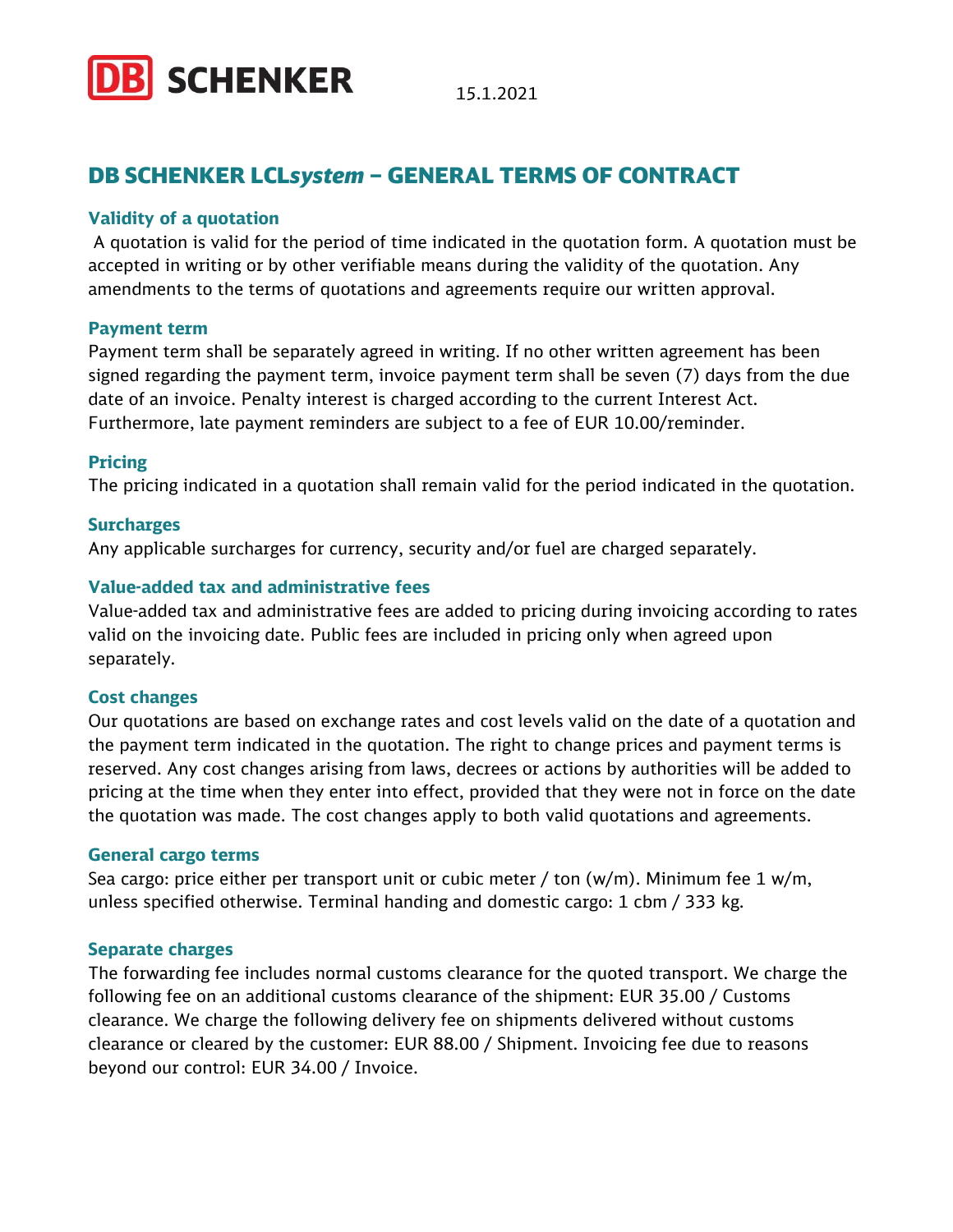

15.1.2021

#### **Measurements**

Shipments weighing more than 30 kilograms must be placed on pallets at the terminal. If the measurements of the shipment exceed the following: height 2.25 m, width 2. 25 m, weight 2,000 kg; check if it is possible to transport the shipment and if there are any additional fees. The freight weight and volume of groupage shipments are checked through manual, optical and mechanical weighing and measurements. If the chargeable weight indicated by the customer differs from the weight calculated during our check, the chargeable weight calculated during the check will apply, unless otherwise indicated in the agreement. We charge EUR 15/pallet for weighing at your request or for checkweighing. For non-stackable cargo we will calculate height based on 2,20 m.

#### **Currencies**

Unless expressly agreed otherwise, offers and invoices of and/or for services will exclusively be in EURO. Should conversion into another and/or from another currency than EURO be required, this shall be carried out in the case of ocean transport on the basis of the exchange rate by Schenker (https://www.dbschenker.com/deen/products/ocean-freight/conversion-rate), valid for imports seven days before scheduled ship arrival and for exports seven days before scheduled ship departure.

### **Customer's credit limit**

The Customer's credit limit is agreed separately. Schenker Oy shall have the right to terminate any credit agreements with a notice period of one (1) week. Upon the expiration of a credit agreement, any due receivables related to assignments shall fall due on the original invoice dates, but not prior to the expiration of the credit agreement. The customer's disposable credit is subject to interest based on average disposable monthly interest. Credit interest is agreed upon the confirmation of the credit limit.

#### **Storage**

The freight handler shall not take out the fire, water and burglary insurance denoted in Section 25 A of the NSAB 2015 for storage assignments carried out on behalf of the customer.

#### **Insurance**

Insurance is only taken out for goods that are the object of an assignment when agreed upon separately. The forwarder liability insurance is included in agreement pricing.

#### **Default**

If the remittance of a payment is delayed or defaulted, the service provider has the right to collect and due receivables and terminate the agreement signed by the parties with immediate effect. The defaulting party is liable for any collection and legal fees and penalty interests.